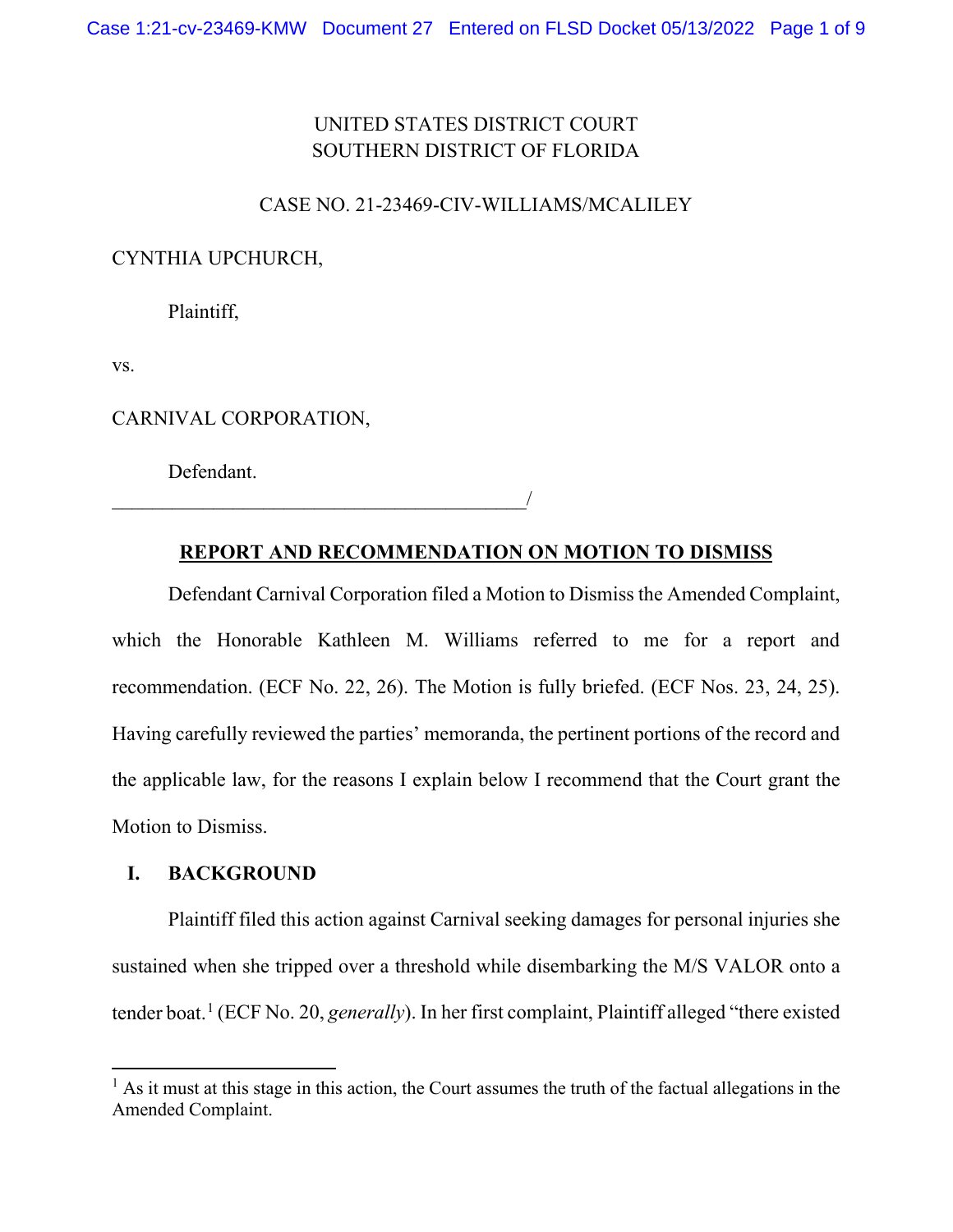a hazardous or dangerous condition on one of the VALOR's tender boats: a raised but notconspicuous threshold in the floor." In that Complaint she clearly pled two causes of action: Count I for Negligent Maintenance and Count II for Negligent Failure to Warn, both based upon a theory of vicarious liability. (ECF No. 1 at ¶¶ 13, 15-38). Carnival moved to dismiss, arguing that Plaintiff did not sufficiently allege that Carnival had notice of the dangerous condition and "improperly attempt[ed] to plead direct liability under a vicarious liability theory to bypass the notice requirement." (ECF No. 9 at 5). In response, Plaintiff filed her Amended Complaint.

The Amended Complaint does not specifically identify the cause of action(s). (ECF No. 20, *generally*). Rather, all of Plaintiff's allegations regarding liability are stated under a section labeled "Liability and Damage Facts". Therein, Plaintiff alleges that Carnival is vicariously liable for a crewmember's negligence which was a direct and proximate cause of Plaintiff's injuries. (*Id*. at ¶ 21). Plaintiff attempts to support this conclusion with the following allegations:

- Carnival owed Plaintiff a duty of reasonable care for her safety (*id*. at  $\P$  12);
- crewmembers on board the VALOR owed disembarking passengers a duty of reasonable care for their safety (*id*. at ¶ 13);
- an unidentified Carnival crewmember, who Plaintiff recognized as having also staffed the guest excursion desk (the "Crewmember"), directed Plaintiff to enter the tender boat (*id*. at ¶¶ 16, 17);
- the Crewmember failed to exercise reasonable care because he/she: (i) "directed too many passengers to board the tender boat at once" and "direct[ed] passengers to disembark the VALOR onto the tender boat too rapidly" which obscured passengers' view of the raised threshold over which Plaintiff tripped, (ii) failed to adequately warn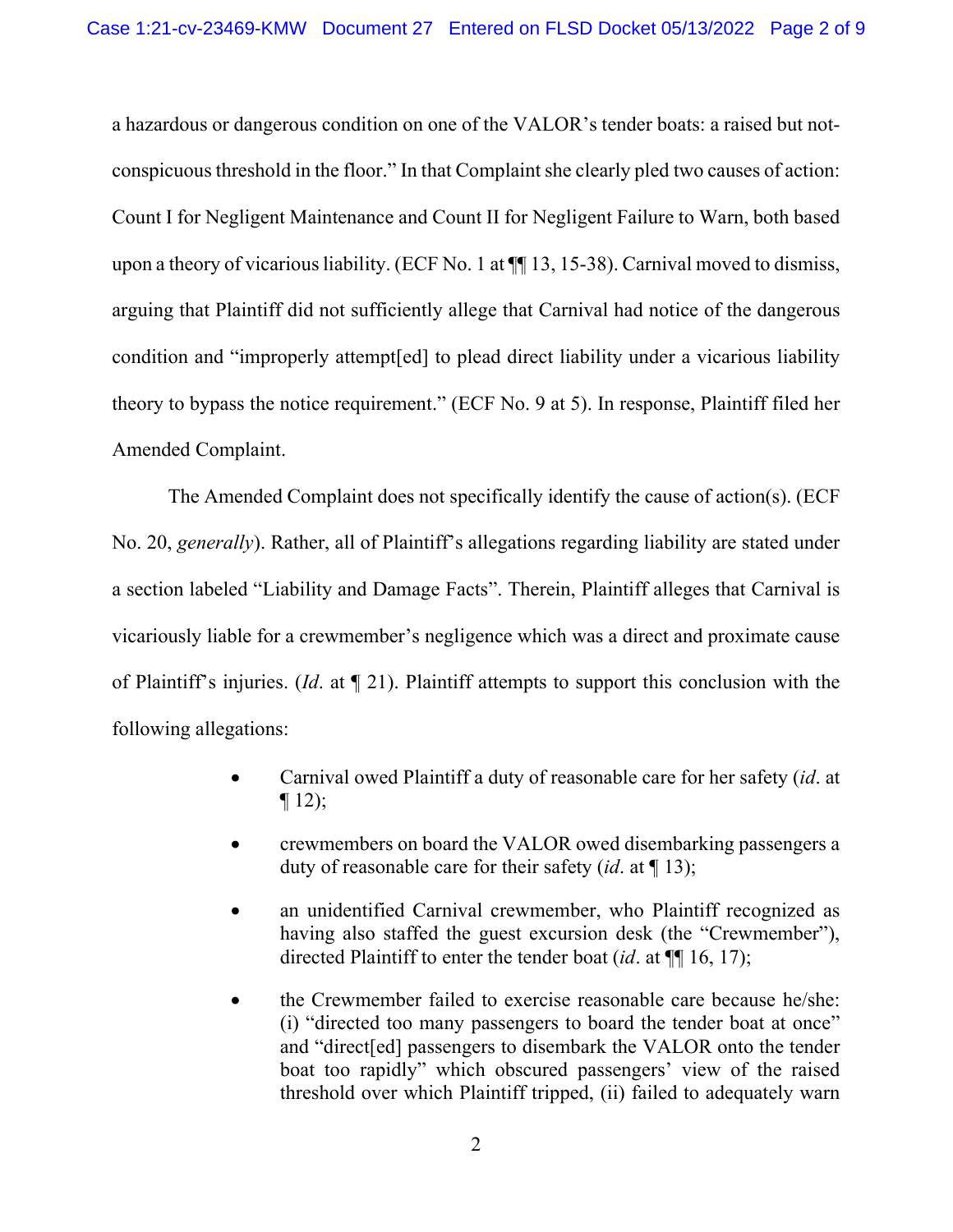passengers entering the tender boat of the raised threshold, and (iii) failed to adequately assist passengers entering the tender boat so that they did not trip over the raised threshold (*id*. at ¶ 19).

Notably, the Amended Complaint makes no mention that the Valor's tender boat had a hazardous "raised but not conspicuous threshold." As with the first Complaint, she does not allege that Carnival had notice of a hazard created by the raised threshold.

Carnival asks this Court to dismiss the Amended Complaint. It makes two arguments: (1) the Amended Complaint is a shotgun pleading because it does not clearly state Plaintiff's cause(s) of action, and (ii) the Plaintiff's allegations can proceed only upon a theory of direct liability, and this requires Plaintiff to plead that Carnival had notice of the allegedly dangerous condition, which the Amended Complaint does not do. (ECF No. 24, *generally*).

In her response, Plaintiff seeks to clarify her Amended Complaint, stating that she alleges one count of negligence, which she characterizes as "a core claim for vicarious liability".<sup>[2](#page-2-0)</sup> (ECF No. 23 at 5). Plaintiff contends that her allegations can proceed upon a theory of vicarious liability because she has "identified a negligent crewmember, alleged the specific material negligent acts and omissions by that crewmember, and alleges that the crewmember at all material times was acting in furtherance of [Carnival's business]." (*Id*.). She points out, accurately, that a properly pled claim of negligence against a cruise line of vicariously liability, for the negligence of its crew member, does not require Plaintiff to

<span id="page-2-0"></span> $2$  Plaintiff does not explain what she means by a "core claim". This suggests she may have another claim that is not "core." Beyond this, Plaintiff does not address Defendant's argument that the Amended Complaint is an improper shotgun pleading.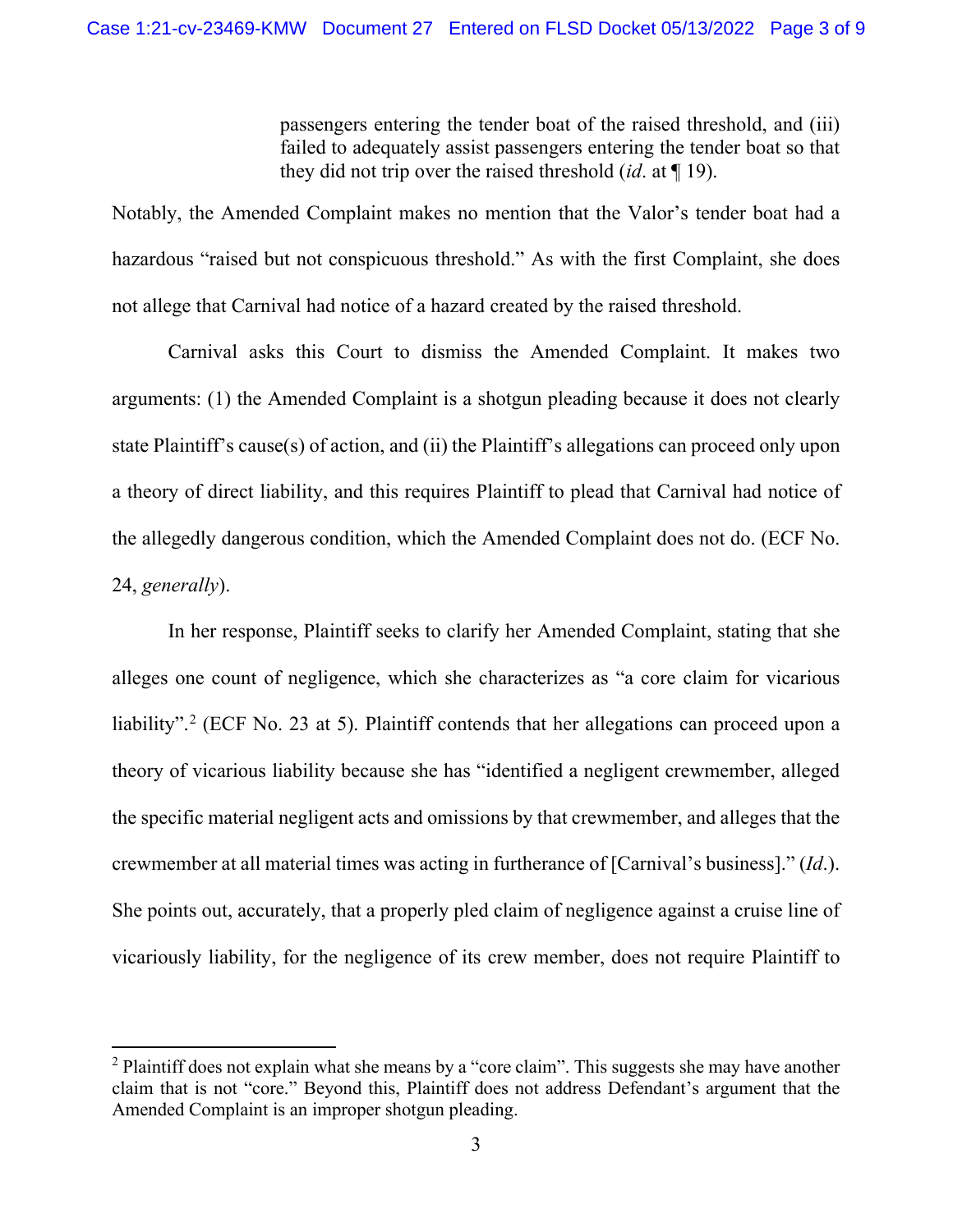plead and prove that the defendant shipowner had notice of that crewmember's negligence. (ECF No. 23 at 5-7). Because she wants to bring a vicarious liability claim of negligence against Carnival, Plaintiff argues that she need not plead notice. I address these arguments in turn.

### **II. ANALYSIS**

#### **A. Standard**

Federal Rule of Civil Procedure Rule 8(a) requires "a short and plain statement of the claim showing that the pleader is entitled to relief." Fed. R. Civ. P. 8(a)(2). To satisfy this standard, a plaintiff must plead facts that make out a claim that is plausible on its face and raises the right to relief beyond a speculative level. *Bell Atlantic Corp. v. Twombly,*  550 U.S. 544, 555, 510 (2007). "A claim has facial plausibility when the plaintiff pleads factual content that allows the court to draw the reasonable inference that the defendant is liable for the misconduct alleged." *Ashcroft v. Iqbal*, 556 U.S. 662, 678 (2009). The court must accept all of the plaintiff's factual allegations as true. *Hishon v. King & Spalding*, 467 U.S. 69, 73 (1984). However, "conclusory allegations, unwarranted deductions of facts or legal conclusions masquerading as facts will not prevent dismissal." *Oxford Asset Mgmt., Ltd. v. Jaharis*, 297 F.3d 1182, 1188 (11th Cir. 2002). The court must also draw "all reasonable inferences" in favor of the plaintiff. *St. George v. Pinellas Cty*, 285 F.3d 1334, 1337 (11th Cir. 2002).

### **B. The Amended Complaint is a Shotgun Pleading**

The first Complaint clearly set forth two causes of action. The Amended Complaint is not so clear. This is especially significant here, where Carnival's liability for tort is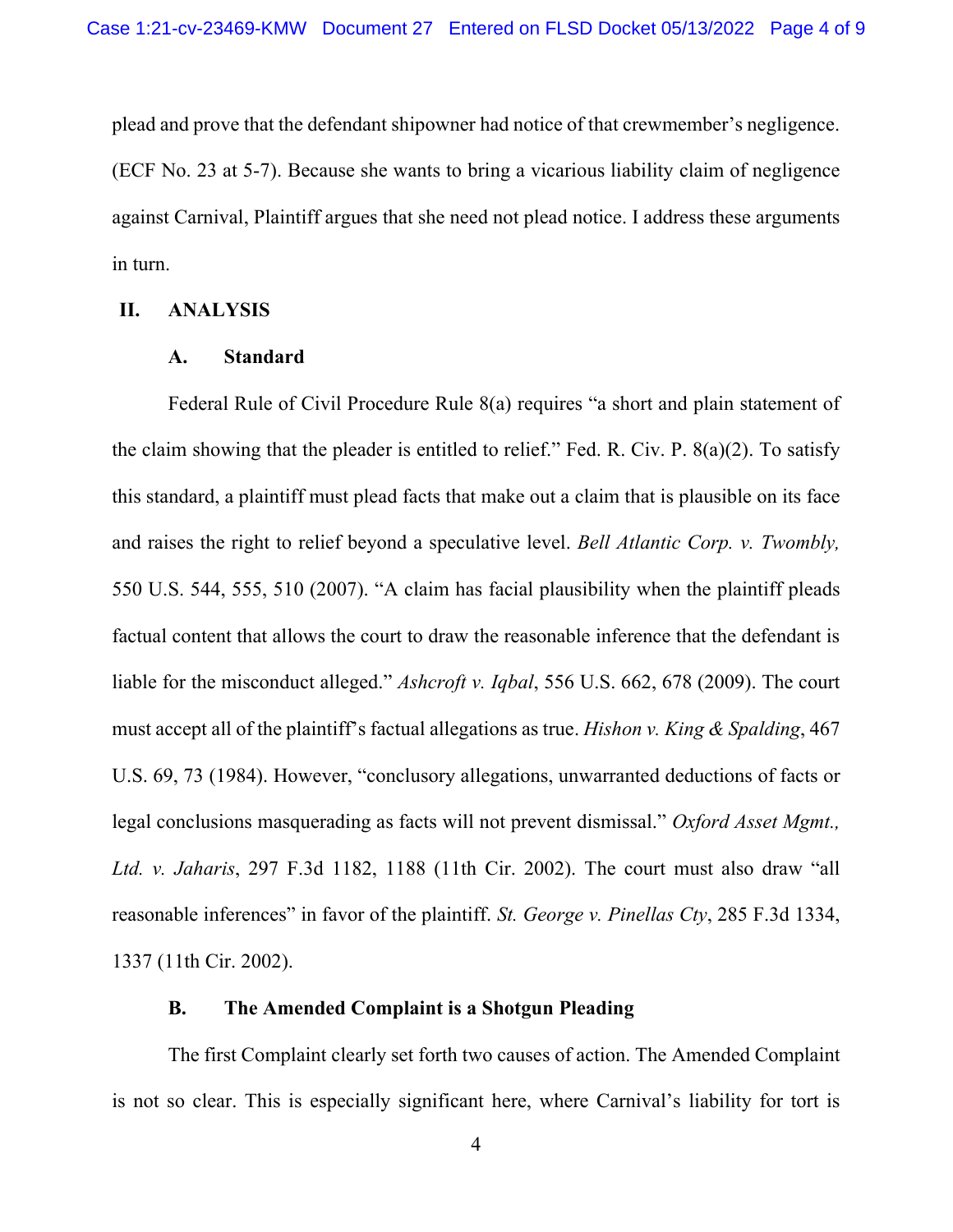governed by maritime law, $3$  which allows two types of negligence claims that may be brought against Carnival: one based upon its direct negligence, and the other based upon Carnival's vicarious liability for an employee's negligence. *Yusko v. NCL (Bahamas) Ltd.*, 4 F.4th 1164, 1169 (11th Cir. 2021). These concepts of direct and vicarious liability are "very different" and cannot be conflated. *Id*. Most importantly, for Carnival to be directly liable for negligence, it must have had "actual or constructive notice of the risk-creating condition, at least where… the menace is one commonly encountered on land…." *Id.* at 1168 (quoting *Keefe v. Bahama Cruise Line, Inc.* 867 F.2d 1318, 1320 (11th Cir. 1989)). As a separate matter, Carnival may be vicariously liable for negligent acts committed by its employees, so-called "employee-caused torts"; this is so even if Carnival did not have prior notice of the employee-created risk. *Id*. at 1169. As the Eleventh Circuit has explained: "When the tortfeasor is an employee, the principle of vicarious liability allows an otherwise non-faulty employer to be held liable for the negligent acts of that employee actuating within the scope of employment." *Id.* (citation, modification and quotation marks omitted).

The Amended Complaint has features of both direct liability and vicarious liability claims, and this creates confusion about what exactly are Plaintiff's cause(s) of action. The Amended Complaint plainly states that Carnival is "vicariously liable for any negligence of the [C]rewmember" who directed Plaintiff onto the tender boat. (ECF No. 20 at ¶ 18). Yet it also alleges that Carnival owed Plaintiff a duty of care, (ECF No. 20 at ¶ 12), which

<span id="page-4-0"></span><sup>&</sup>lt;sup>3</sup> "General maritime law governs tort claims...that arise on ships sailing in navigable waters." *Yusko v. NCL (Bahamas) Ltd.*, 4 F.4th 1164, 1167 (11th Cir. 2021) (citation omitted).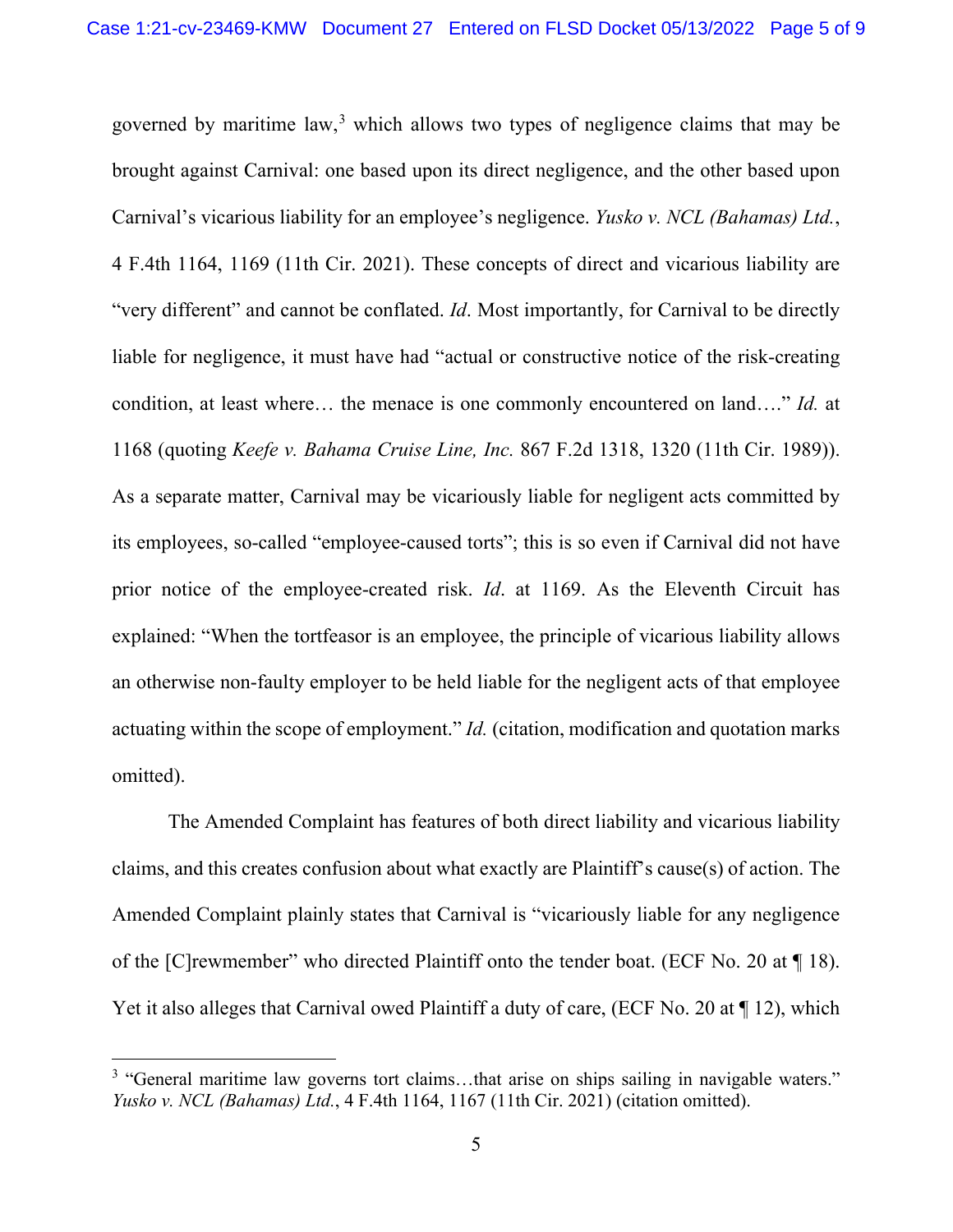"has nothing to do with vicarious liability, which is not based on the shipowner's conduct." *Yusko*, 4 F.4th at 1169. The Amended Complaint also accuses the Crewmember of failing to warn Plaintiff of the "raised threshold, over which Plaintiff tripped". (ECF No. 20 at ¶ 19c). The duty to warn, however, squarely belongs to Carnival, not its crewmembers. *Yusko*, 4 F.4th at 1168 ("a cruise line owes its passengers a duty to warn of known dangers beyond the point of debarkation in places where passengers are invited or reasonably expected to visit.") (quoting *Chaparro v. Carnival Corp.* 693 F.3d 1333, 1336 (11th Cir. 2012). Carnival, of course, can only meet this duty through the actions of its employees and agents; this, however, does not relieve Carnival of that duty.

Plaintiff argues, correctly, that "[a] plaintiff is the master of his or her complaint and may choose to proceed under a theory of direct liability, vicarious liability, or both." *Id*. at 1170. Yet this does not relieve Plaintiff of the obligation to properly plead her claim. The Amended Complaint is a shotgun pleading because it "commits the sin of not separating into a different count each cause of action or claim for relief" and, for the reasons explained above, it fails "to give [Carnival] adequate notice of the claims against [it] and the grounds upon which each claim rests." *Weiland v. Palm Beach Cnty. Sheriff's Office*, 792 F.3d 1313, 1323 (11th Cir. 2015) (citations omitted).

# **C. Plaintiff Fails to State a Claim for Negligence**

The Amended Complaint must also be dismissed because Eleventh Circuit precedent makes clear that Plaintiff can proceed against Carnival, for damages caused by her trip and fall, only on a theory that it is directly liable for the hazard that caused Plaintiff to fall. The *Yusko* Court was clear that there are "occasions where passengers are *limited*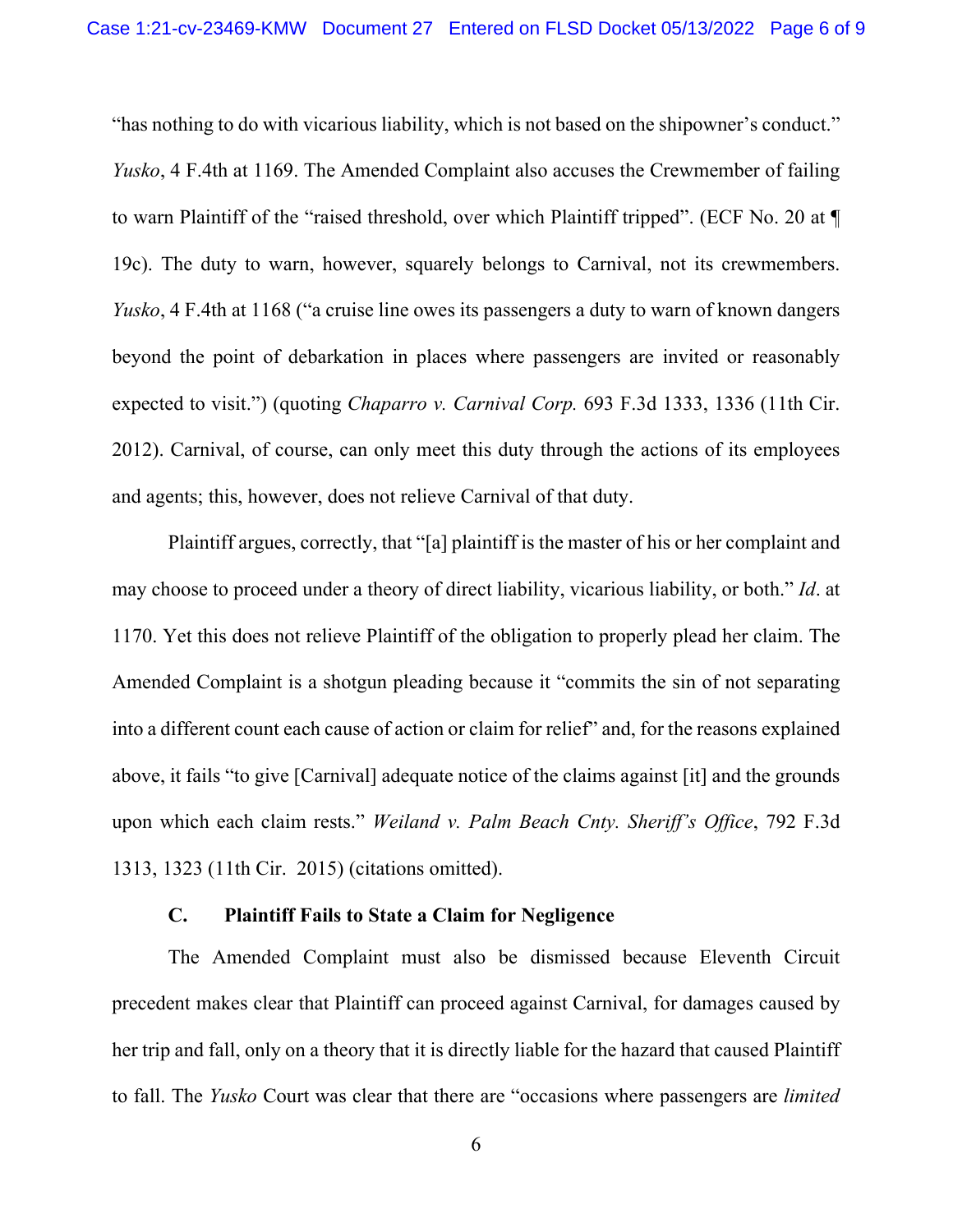to a theory of *direct* liability", to include cases where "a passenger will seek to hold a shipowner liable for maintaining dangerous premises…[or] failing to warn of dangerous conditions off-ship…." *Yusko*, 4 F.4th at 1170 (emphasis added) (citing *Everett v. Carnival Cruise Lines*, 912 F.2d 1355 (11th Cir. 1990); *Chaparro*, 693 F.3d 1333.). That is the situation here.

Although Plaintiff would like to focus on the Crewmember's alleged failure to warn her of the raised threshold, or to "adequately ... assist" her over the threshold (ECF No. 20 at ¶19c, d), she is clear that the "hazard [was] posed by the threshold." (*Id.* ¶ 20). The Eleventh Circuit and Courts in this District regularly hold that such negligent maintenance and failure to warn claims are limited to a theory of direct liability and, therefore, require allegations of notice. *See e.g., Yusko*, 4 F.4th at 1168 (citing *Everett*, 912 F.2d at 1358, where passenger tripped over a metal threshold for a fire door, as an example of a direct liability claim.); *Britt v. Carnival Corp*., No. 1:21-cv-22726, 2021 WL 6138848, at \*5 (S.D. Fla. Dec. 29, 2021) ("Plaintiff cannot maintain a vicarious liability claim arising from allegations that Defendant's employees negligently mopped, and therefore negligently maintained Defendant's premises and failed to warn" because "[u]nder *Yusko*, claims for negligent maintenance and failure to warn are 'limited to a theory of direct liability,' which requires notice.").

The *Yusko* Court provided the following examples of vicarious liability negligence claims that do not require the plaintiff to plead and prove notice: (i) medical negligence of an onboard nurse and doctor, (ii) crewmember assault on a passenger, or (iii) negligence of a crewmember dancer in dropping a passenger while dancing. *Yusko*, 4 F.4th at 1169-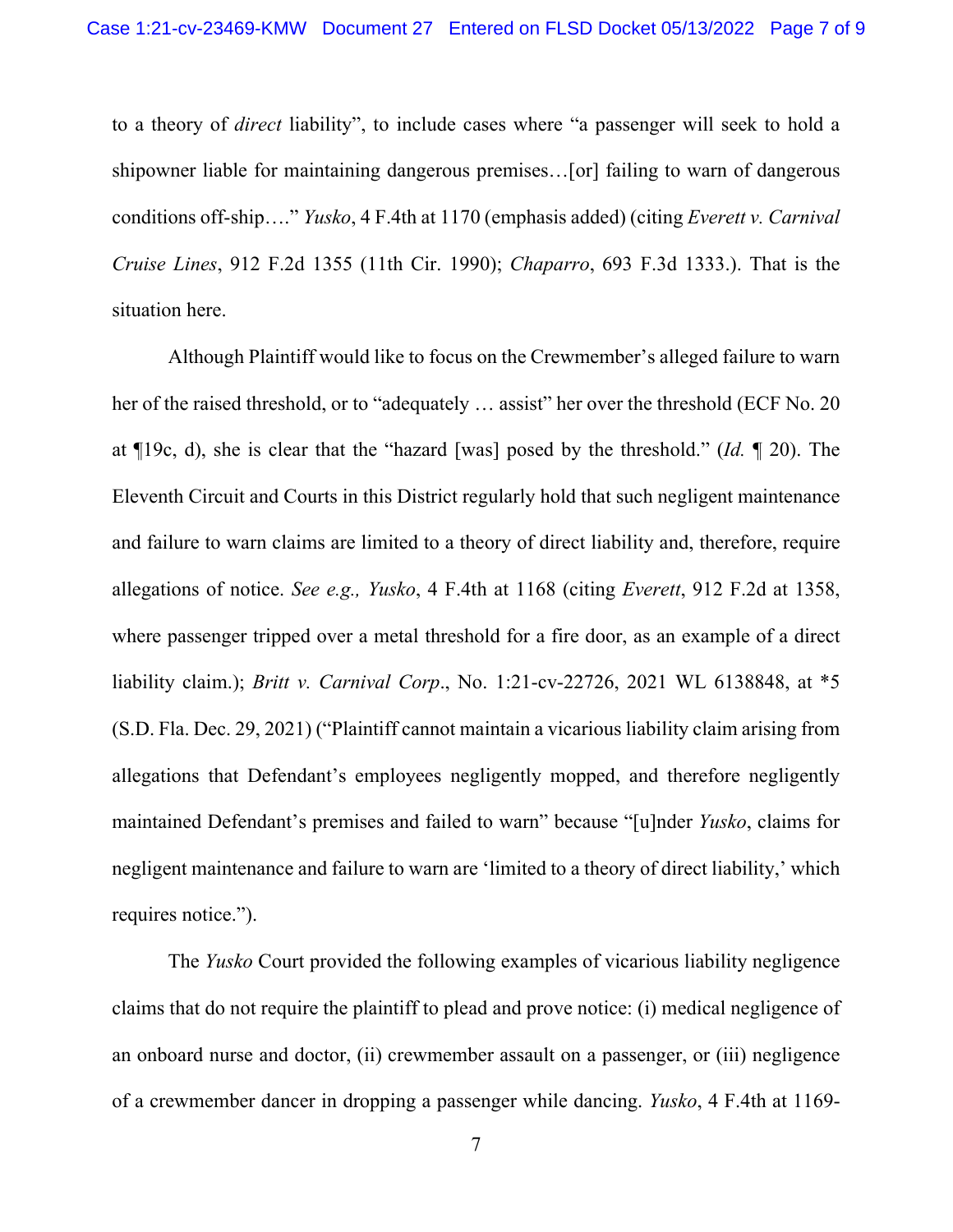70. In each of these instances, the crewmember created the dangerous condition. By contrast here, the Crewmember did not create the hazard of the raised threshold. The alleged acts of the Crewmember are similar to those of a cruise line employee who negligently mopped a spill or negligently repaired a door stopper, which are direct negligent maintenance claims that require notice on the part of the shipowner. *Britt*, 2021 WL 6138848 at \*4-5 (citations omitted). Plaintiff's focus on the Crewmember does not obscure the fact that the danger she complains of is the raised threshold on a tender boat. "A routine direct, premises liability claim [cannot] simply be recast as a vicarious liability claim to avoid having to plead and prove notice." *Navarro v. Carnival Corp*., No. 19- 21072-CV, 2020 WL 7480861, at \*2 (S.D. Fla. Dec. 18, 2020).

For the reasons set forth above, the allegations in the Amended Complaint can only be based upon a theory of direct liability. Plaintiff, however, does not allege that Defendant had notice of the dangerous condition as required. Plaintiff therefore fails to state a claim upon which relief can be granted.

#### **III. CONCLUSION**

Based on the foregoing, I **RESPECTFULLY RECOMMEND** that the Court **GRANT** Defendant's Motion to Dismiss, (ECF No. 22). I note that Plaintiff does not request leave to file a second amended complaint in the event that the Court grants Defendant's Motion to Dismiss. Perhaps this is because Plaintiff recognizes that she cannot allege the necessary facts to state a claim for direct liability. In any event, if Plaintiff chooses to file objections to this Report and Recommendation, she shall state therein whether she seeks leave to amend her complaint again, and her justification for believing